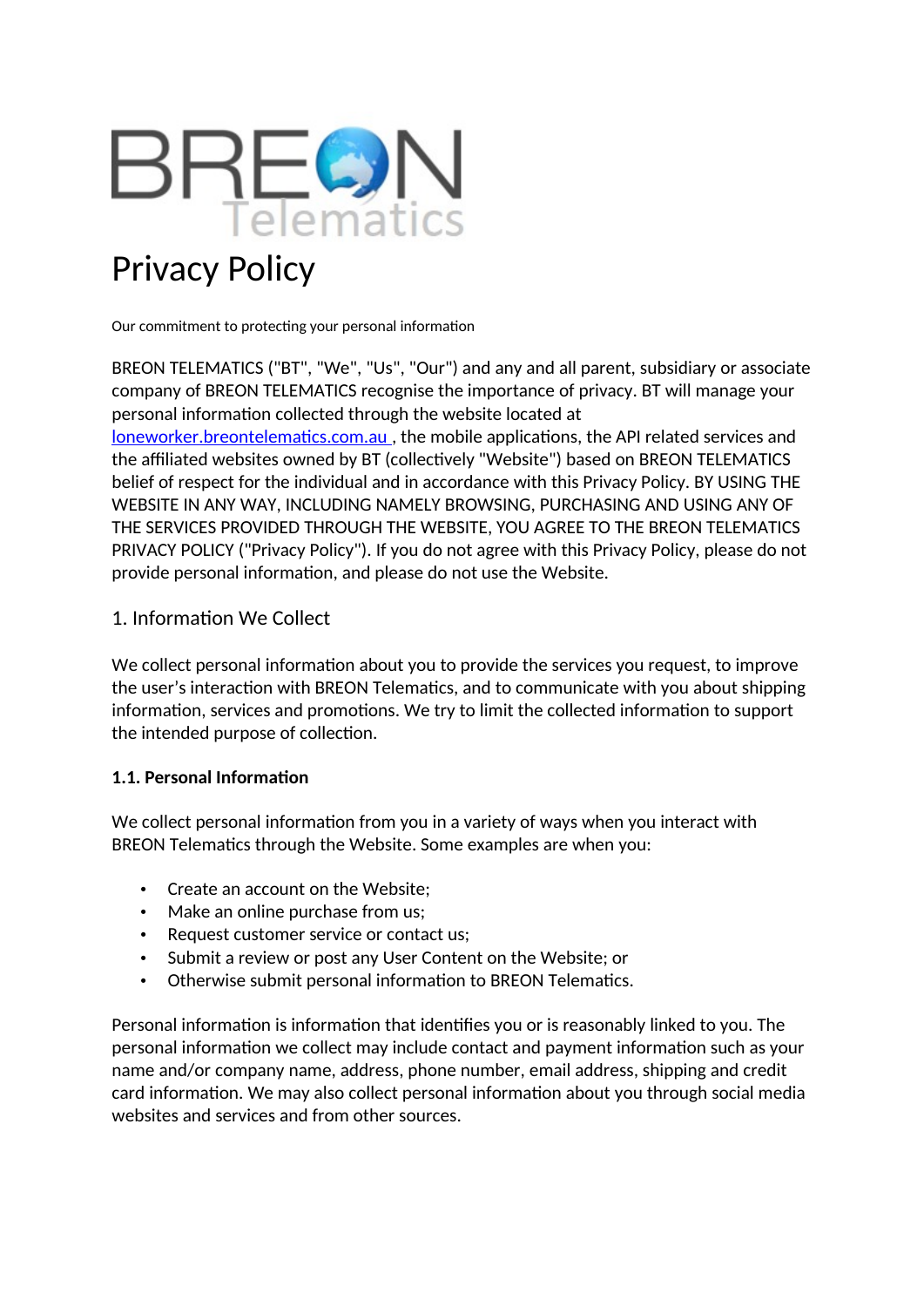When you ask us to provide services for the benefit of a third party, you shall be legally authorized by said third party to disclose his/her personal information to BREON Telematics. This authorization shall cover personal information including but not limited to the name, address, phone number, email address, credit card and shipping information of the third party. You agree that you must bear all risks associated with the use of any third party's personal information communicated by you and that under no circumstances will BREON Telematics be liable in any way for any personal information or for any loss or damage of any kind incurred as a result of the use of any personal information. BREON Telematics is merely acting as a passive channel for the use of the personal information and is not undertaking any obligation or liability relating to any third party's personal information communicated by you and/or your company.

#### **1.2 Usage Information**

We receive and store certain types of information about your use of the Website when you use the Website. Our purpose is to allow the Website to work correctly, to allow us to provide our services, to evaluate use of the Website, for marketing purposes and to personalize and enhance your interaction with BREON Telematics. Some examples include:

- We may collect technical information such as your IP address, the address of a referring website or application, the type of web browser or mobile device you use, your operating system, your Internet Service Provider and the path you take through the Website;
- When you purchase services, we collect information about the transaction, such as services details and the date of the purchase/return.

## 2. Cookies and Web Beacons

We use cookies to enhance and simplify your visit; namely, in order to offer easier surfing on the Website, to make login easier, for internal security purposes, system administration to tailor advertisements to your preferences and the like. Cookies are small data files stored on the hard disk of the users' computer. In addition to cookies which send information to us, we also use cookies which collect information and send it to third parties. An example of this is Google Analytics. Some of our cookies may collect and store your personal information, such as your name or email address. By using this Website, you agree to the placement of cookies on your computer and to BREON Telematics' access to cookies in accordance with the terms herein. If you do not wish to accept cookies from the Website please either disable cookies or refrain from using the Website.

We may also use web beacons. Web beacons allow us to understand if a certain page of the Website was visited or if an email was opened or if advertising banners on other websites were effective.

Most web browsers are set to accept cookies by default. If you prefer, you can usually set your browser to remove or reject cookies but note that doing so does not necessarily affect third party flash cookies used in conjunction with our Website. For more information about disabling flash cookies, see http://www.adobe.com/devnet/flashplayer/security.html.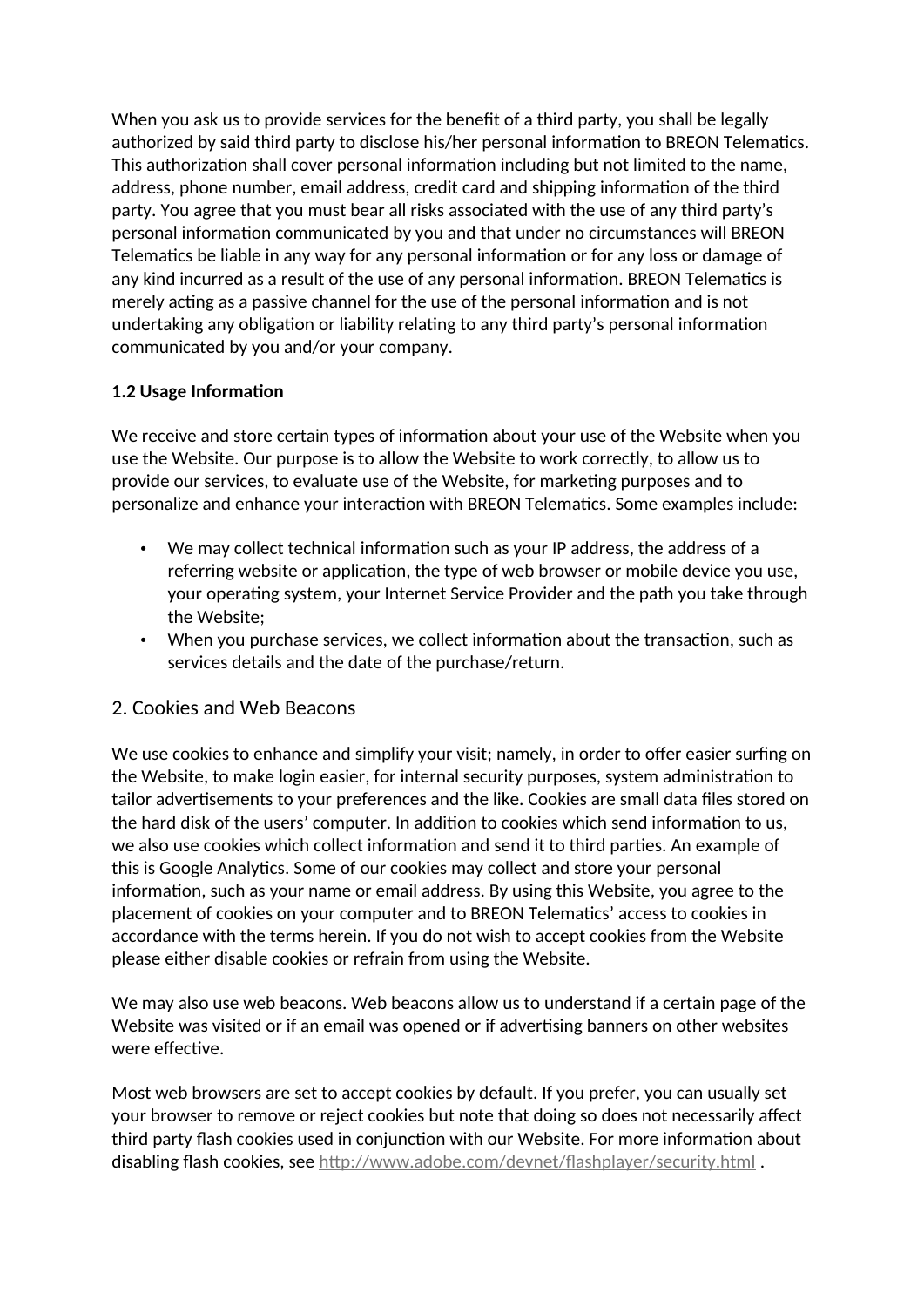Please note that if you choose to remove or reject cookies, this could affect the availability and functionality of the Website and you may not be able to access or use some or all areas and functionalities of the Website.

## 3. How We Use Your Information

BREON Telematics uses your personal information and usage information to offer and provide our products and services and to support our core business functions. These include order or service fulfillment, customer service, internal business processes, marketing, including contests and sweepstakes, authentication, loss and fraud prevention, public safety and legal functions. Some examples include:

- To fulfill your requests for products and services and communicate with you about said requests;
- To send you notifications concerning shipment information;
- To register your account on the Website;
- To provide customer service;
- To help us improve and customize the Website;
- To protect the security or integrity of the Website and our business.

To accomplish these purposes, we may combine personal and usage information we collect. We may transfer or disclose your personal and usage information, for these purposes, within BREON Telematics.

# 4. Advertising and Analytics Services

We may engage third parties to serve advertisements on our behalf across the Internet and to provide analytics services about the performance of those advertisements. These entities may use cookies, web beacons and other technologies to collect information about your use of our Website and other websites, such as your IP address, web browser, pages viewed, time spent on pages, date and time of each visitor request, referring site, browser type, language preference, links clicked and conversion information. The information may be used by us and others to, among other things, analyse and track data, determine the popularity of certain content, deliver advertising and content targeted to your interests on our Website and other websites and better understand your online activity. We may also work with third parties to serve ads to you as part of a customized campaign on other websites or platforms.

In addition, many web browsers support Do Not Track technology. Our systems do not respond to Do Not Track signals. Nonetheless, if you enable Do Not Track and it is recognised by our systems, BREON Telematics will not use information about your web viewing activities to tailor your online experience on the Website. Note, however, that our third party advertising providers may continue to use information about your web viewing activities to tailor advertising to your interests across different websites even when you have Do Not Track enabled in your browser.

5. How We Disclose Your Information Outside BREON Telematics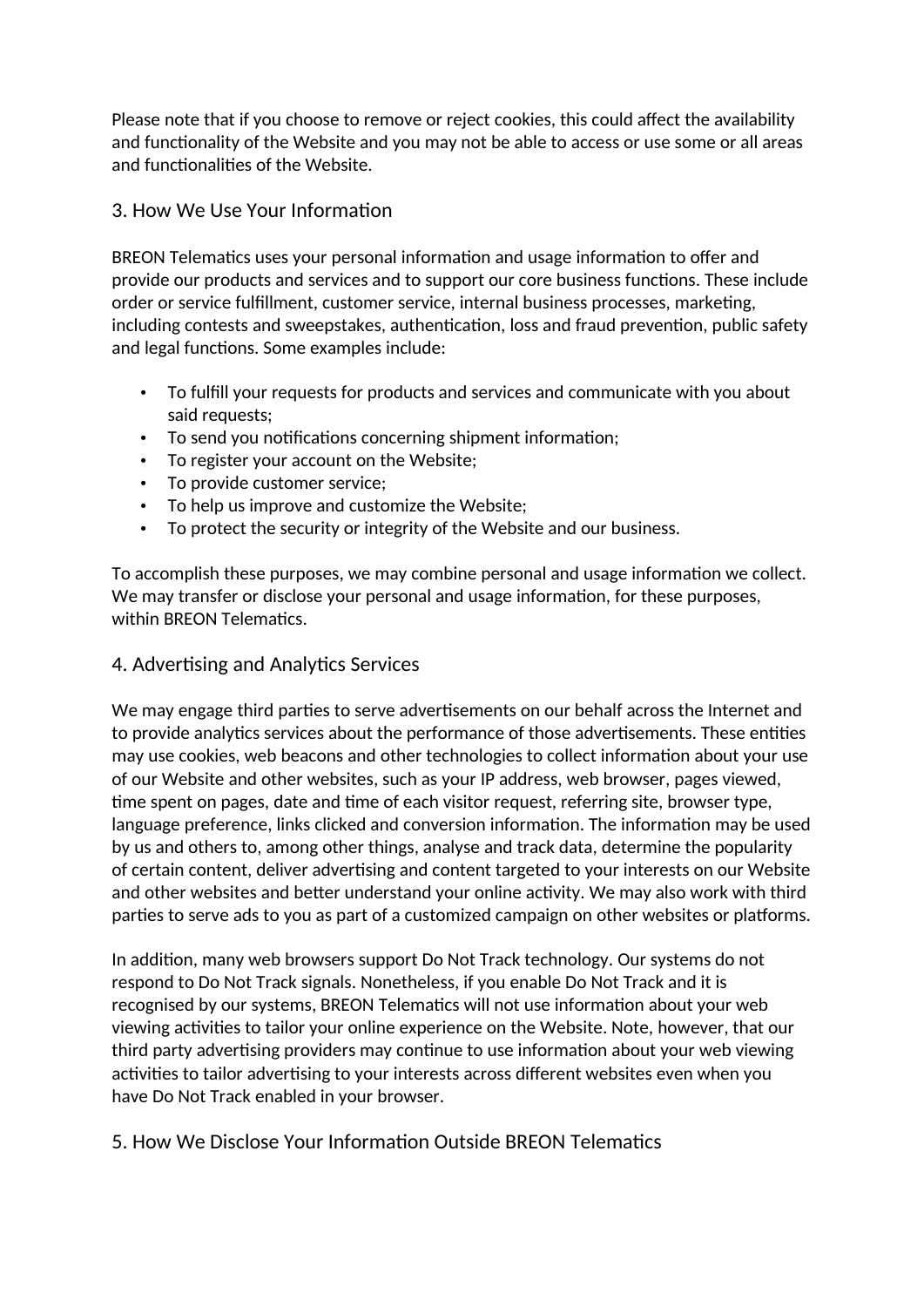BREON Telematics does not sell or rent your personal information to any third parties whatsoever. We only disclose your personal information with your prior consent or as provided in this Privacy Policy. We may disclose to third parties, certain non-personal usage information regarding the Website. However, in such cases, your usage information is aggregated with the usage data of others and does not identify you individually. BREON Telematics will normally send data to third parties through secure encrypted channels (HTTPS).

# **5.1. Service Providers**

We may disclose or otherwise make available personal information about you to service providers that help with our business operations. Examples are services partners, shipping companies, payment companies, credit card processors and other payment service providers such as PayPal, financial institution partners, hosting and maintenance providers, data storage and management providers,service providers sending emails and sms notifications and generally, companies that help us improve our product and service offerings and our websites.

# **5.2. Legal Requirements and Protection of Our Company and Others**

We may disclose your information in other special circumstances. These include situations when the sharing is necessary to protect the safety, property, or other rights of BREON Telematics, our customers, our associates, or any other person, or where otherwise required by law. Examples include protecting the health or safety of customers, or addressing crimes committed on the Website. BREON Telematics may provide your personal information in response to a search warrant, subpoena or other legally valid inquiry or order, or as otherwise required by applicable law.

## **5.3. Business Transfers**

We may transfer any information we have about you in connection with a merger or sale (including transfers made as part of insolvency or bankruptcy proceedings) involving all or part of BREON Telematics or as part of a corporate reorganization or other change in corporate control.

# 6. How to Access, Update and Remove Your Information

BREON Telematics takes reasonable steps to keep your personal information accurate and complete. You can access, update and/or remove your personal information, including contact or account information, by accessing your account profile or by **SENDING US AN** EMAIL . If your Information has been communicated to BREON Telematics by a third party, you can either contact said third party directly or click on the appropriate link at the bottom of the notifications in order to unsubscribe to the service. If your Information has been communicated to BREON Telematics by a third party, and you wish to remove said information, you may SEND US AN EMAIL.

# 7. How We Secure Your Information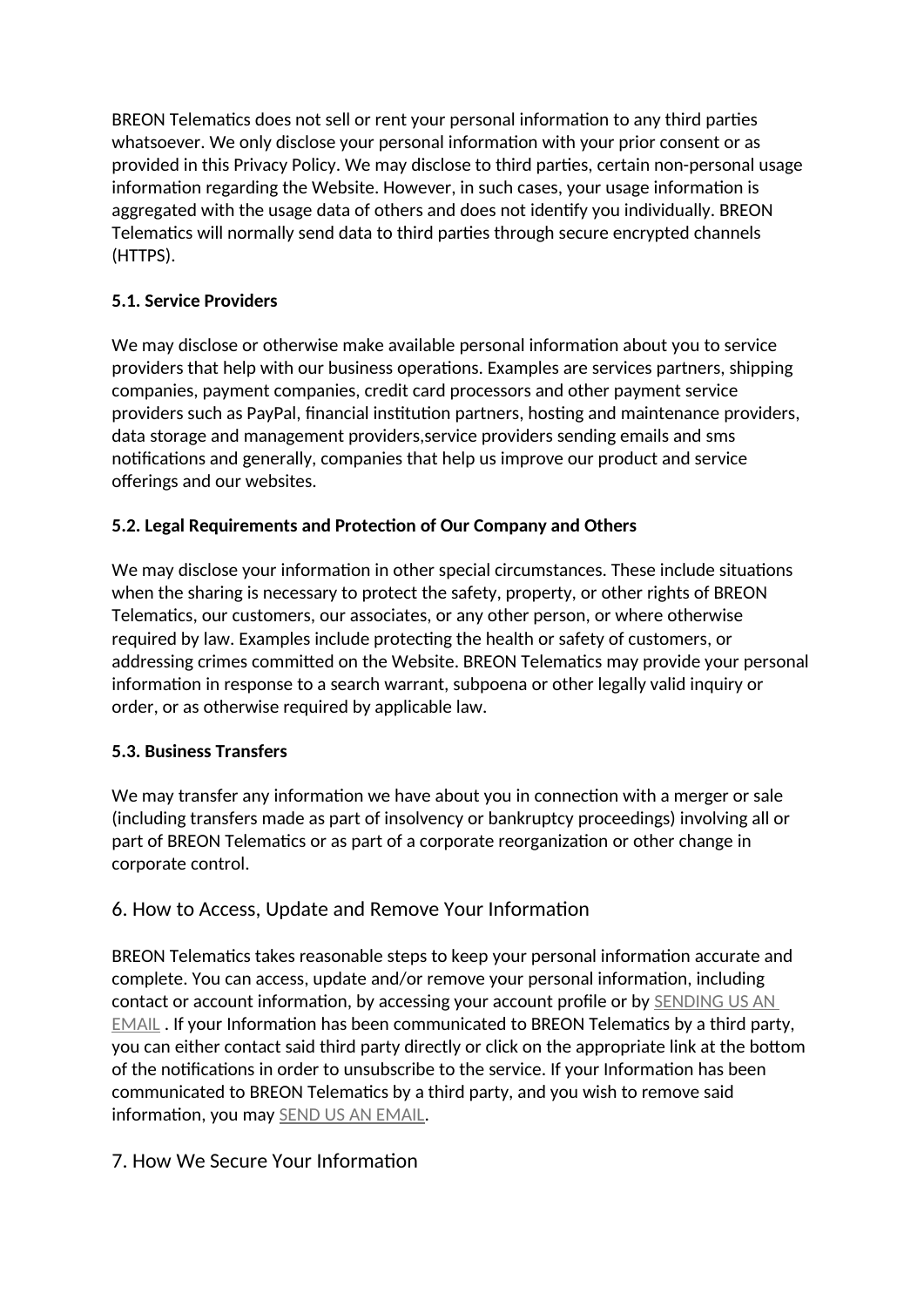Securing your information is important to BREON Telematics. We maintain physical, electronic, and procedural safeguards to protect the confidentiality and security of information transmitted to us. However, no data transmission over the Internet or other network can be guaranteed to be 100% secure. As a result, while we strive to protect information transmitted on or through the Website, we cannot and do not guarantee the security of any information you transmit on or through the Website, and you do so at your own risk.

BREON Telematics accounts require a username and password to log in. You must keep your username and password secure, and never disclose it to a third party. Because the information in your Distribution Lists is so sensitive, account passwords are encrypted, which means we can't see your passwords. We can't resend forgotten passwords either. We will only reset them.

# 8. Online Protections

Your account information is protected by the password you use to access your online account. Please keep this password confidential.

## 9. Privacy of Children Online

We are committed to protecting children's online privacy. In order to protect the privacy of children, BREON Telematics does not knowingly collect personal information from children under the age of 18 without prior parental consent. If we become aware that we have inadvertently received personal information from a child under the age of 18, we will delete such information from our records.

## 10. LIMITATION OF LIABILITY

EXCEPT WHERE PROHIBITED BY LAW, UNDER NO CIRCUMSTANCES SHALL BREON Telematics BE LIABLE FOR DIRECT, INDIRECT, INCIDENTAL, SPECIAL, CONSEQUENTIAL OR EXEMPLARY DAMAGES (EVEN IF BREON Telematics HAS BEEN ADVISED OF THE POSSIBILITY OF SUCH DAMAGES), RESULTING FROM ANY ASPECT OF BREON Telematics USE OF THE PERSONAL INFORMATION OF ANY THIRD PARTY PROVIDED BY YOU AND/OR YOUR COMPANY. THESE LIMITATIONS SHALL APPLY TO THE FULLEST EXTENT PERMITTED BY LAW. In some jurisdictions, some of the foregoing limitations may not apply.

## 11. Links To Other Websites

Our Website may contain links to other websites. A link to a third party's website does not mean that we endorse it or that we are affiliated with it. We do not exercise control over third-party websites. You access such third-party websites or content at your own risk. You